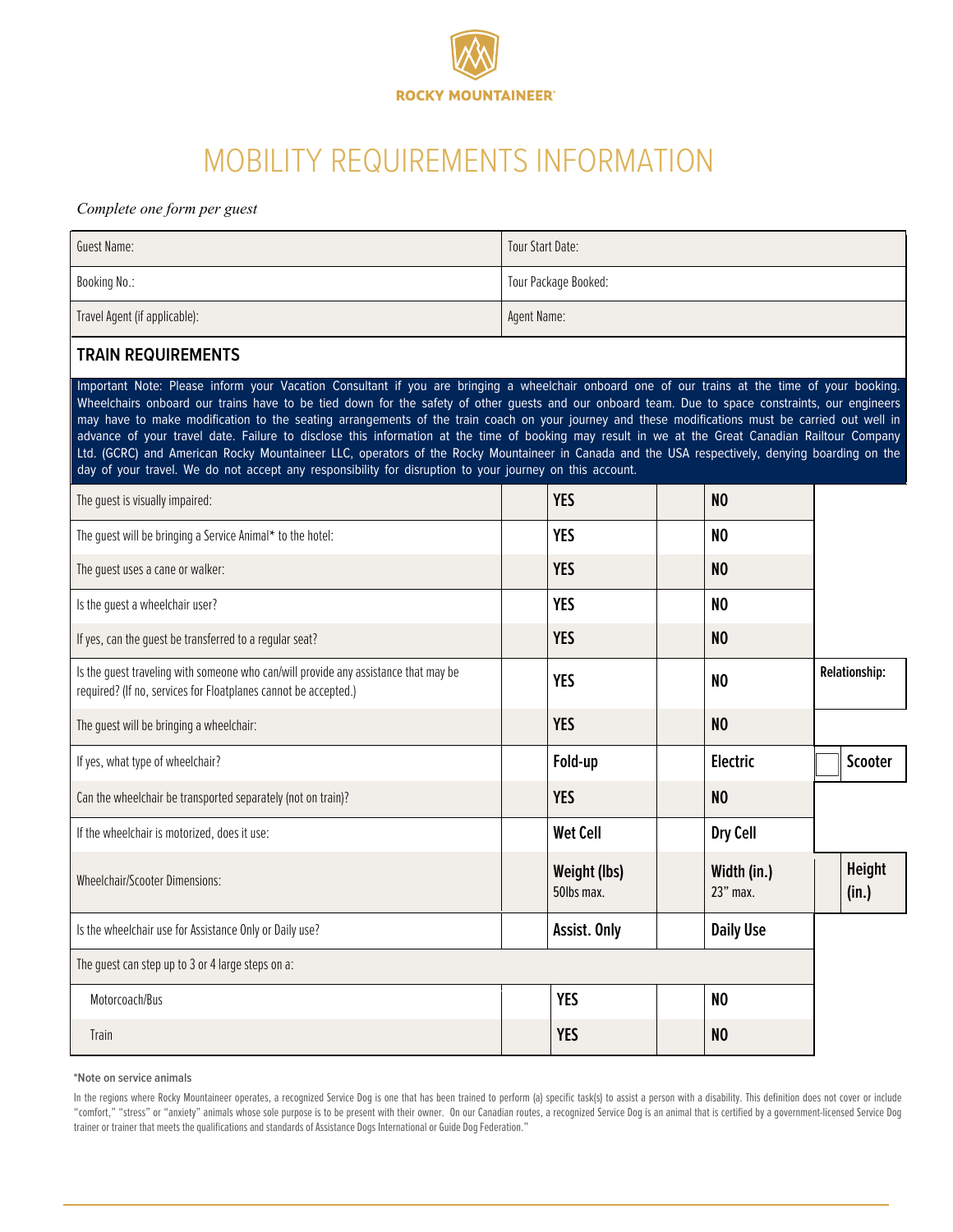

| The quest requires assistance walking 100 metres or more:                                                                                                                            |  | <b>YES</b> |  | NO |  |
|--------------------------------------------------------------------------------------------------------------------------------------------------------------------------------------|--|------------|--|----|--|
| The quest will require a wheelchair accessible transfer<br>(Available in Vancouver and Denver only):                                                                                 |  | YES        |  | NO |  |
| <b>NOTE ON TRANSFERS:</b>                                                                                                                                                            |  |            |  |    |  |
| <b>JASPER:</b> Only has one (1) wheelchair accessible taxi. Whilst we make every effort to have that available at the station, there may be some delay before it becomes available.  |  |            |  |    |  |
| <b>QUESNEL:</b> Wheelchair accessible transfers require 48 hours advance notice.                                                                                                     |  |            |  |    |  |
| BANFF: Does not offer wheelchair accessible motorcoach transfers. Due to the limited number of wheelchair accessible taxis, there may be some delay before one becomes<br>available. |  |            |  |    |  |
| MOAB & GLENWOOD SPRINGS: Wheelchair accessible transfers must be arranged 60 days in advance, due to the proximity to the nearest motorcoach company in<br>the region.               |  |            |  |    |  |

|  |  | <b>HOTEL REQUIREMENTS:</b> |
|--|--|----------------------------|
|--|--|----------------------------|

# **Important Note:**

Please be advised that if a FULLY ACCESSIBLE Room is selected, the room will most likely come with: Lower Sinks, Grab Bars, a Raised Toilet, a Roll-In Shower (for Wheelchairs), Wider Doorways and accommodate only 1 Bed ( Double Occupancy )

| The guest requires a FULLY ACCESSIBLE room:                                                                                                  |  | <b>YES</b> |  | N <sub>0</sub> |  |
|----------------------------------------------------------------------------------------------------------------------------------------------|--|------------|--|----------------|--|
| The guest is okay with only one bed in the room:<br>(most Fully Accessible Rooms have only one bed)                                          |  | <b>YES</b> |  | N <sub>0</sub> |  |
| If a FULLY ACCESSIBLE ROOM is not necessary, the Guest requests:<br>(Please note that these requests cannot be guaranteed at all properties) |  |            |  |                |  |
| Grab Bars (including portable grab bars) in the bathroom:                                                                                    |  | <b>YES</b> |  | N <sub>0</sub> |  |
| A Raised Toilet:                                                                                                                             |  | <b>YES</b> |  | N <sub>0</sub> |  |
| A Shower Stool/Bench in the Bathroom:                                                                                                        |  | <b>YES</b> |  | N <sub>0</sub> |  |
| A Walk-In Shower (Might have a small floor lip to walk over):                                                                                |  | <b>YES</b> |  | N <sub>0</sub> |  |
| Flashing Lights: (for the Hearing Impaired)                                                                                                  |  | <b>YES</b> |  | N <sub>0</sub> |  |
| A room close to an elevator:                                                                                                                 |  | <b>YES</b> |  | N <sub>0</sub> |  |
| The quest will be bringing a Service Animal to the hotel:                                                                                    |  | <b>YES</b> |  | N <sub>0</sub> |  |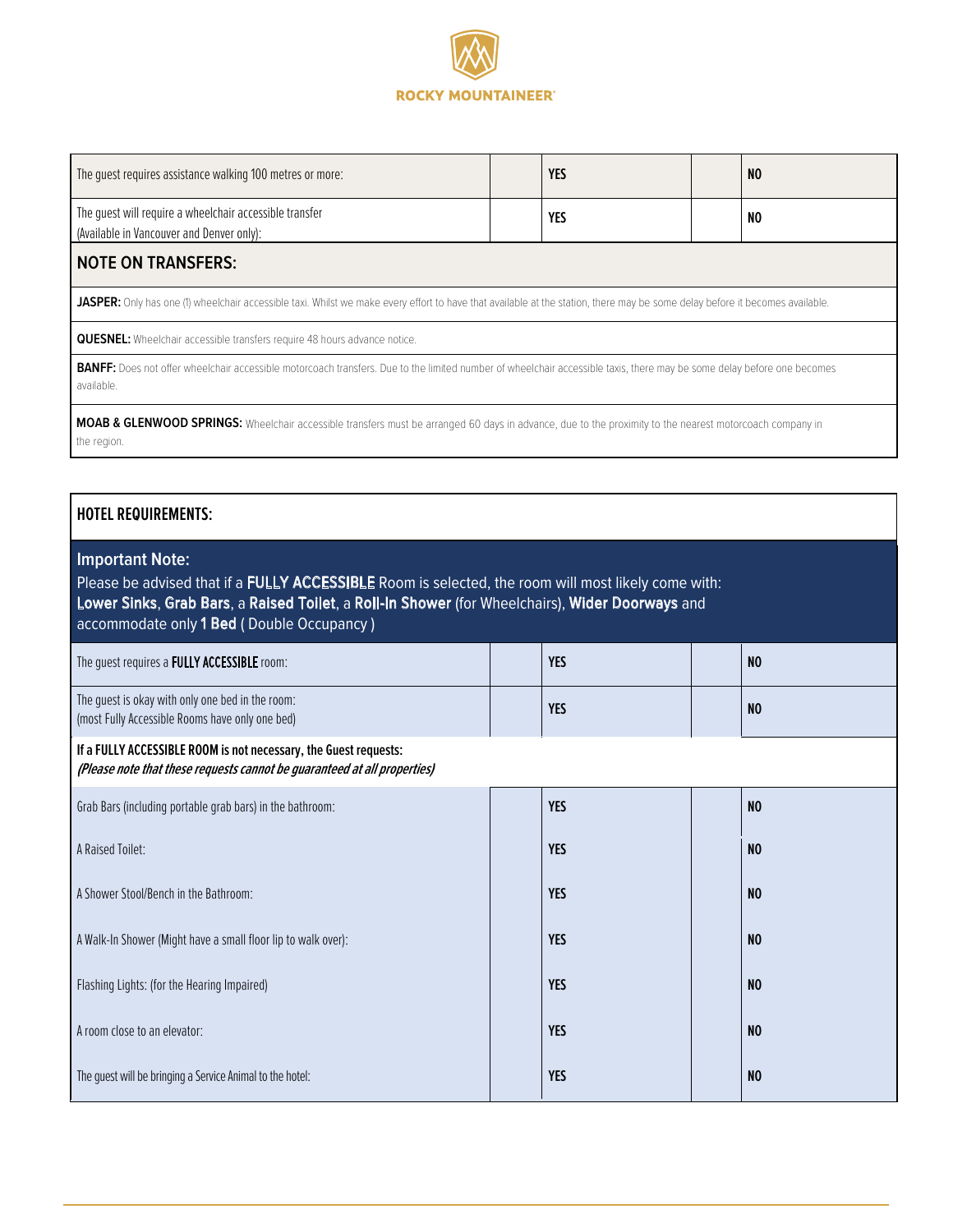

| <b>LAND/SIGHTSEEING TOURS REQUIREMENTS</b>                                                                                                                                                                                                                                                                                                                                                                        |  |            |  |                |  |  |
|-------------------------------------------------------------------------------------------------------------------------------------------------------------------------------------------------------------------------------------------------------------------------------------------------------------------------------------------------------------------------------------------------------------------|--|------------|--|----------------|--|--|
| Please note, Depending on the type of tour and activities included, each of our tour partners have different abilities to meet mobility and accessibility needs. The<br>motorcoaches do not offer hydraulic lifts for wheelchairs/scooters. You must be able to get on/off the bus without assistance. Alternatively, you may rent a vehicle<br>suitable for mobility restrictions. Please advise if you require: |  |            |  |                |  |  |
| The guest requires:                                                                                                                                                                                                                                                                                                                                                                                               |  |            |  |                |  |  |
| Assistance getting on/off the tour bus:                                                                                                                                                                                                                                                                                                                                                                           |  | <b>YES</b> |  | NO             |  |  |
| A rental vehicle suitable for mobility restrictions:                                                                                                                                                                                                                                                                                                                                                              |  | <b>YES</b> |  | N <sub>0</sub> |  |  |
| Please describe in detail any condition, illness, physical challenges, equipment used or facilities that may require special assistance during your travel. (Add pages if<br>necessary)                                                                                                                                                                                                                           |  |            |  |                |  |  |
|                                                                                                                                                                                                                                                                                                                                                                                                                   |  |            |  |                |  |  |
|                                                                                                                                                                                                                                                                                                                                                                                                                   |  |            |  |                |  |  |
|                                                                                                                                                                                                                                                                                                                                                                                                                   |  |            |  |                |  |  |
|                                                                                                                                                                                                                                                                                                                                                                                                                   |  |            |  |                |  |  |
|                                                                                                                                                                                                                                                                                                                                                                                                                   |  |            |  |                |  |  |
|                                                                                                                                                                                                                                                                                                                                                                                                                   |  |            |  |                |  |  |
|                                                                                                                                                                                                                                                                                                                                                                                                                   |  |            |  |                |  |  |
|                                                                                                                                                                                                                                                                                                                                                                                                                   |  |            |  |                |  |  |
| Signature of Guest:                                                                                                                                                                                                                                                                                                                                                                                               |  |            |  |                |  |  |
| Printed Name:                                                                                                                                                                                                                                                                                                                                                                                                     |  |            |  |                |  |  |
| Date:                                                                                                                                                                                                                                                                                                                                                                                                             |  |            |  |                |  |  |
| If the form is being filled out by person other than the guest, please fill out the information below.                                                                                                                                                                                                                                                                                                            |  |            |  |                |  |  |
| Signature of Person completing the Form:                                                                                                                                                                                                                                                                                                                                                                          |  |            |  |                |  |  |
| Full Name of Person completing the Form:                                                                                                                                                                                                                                                                                                                                                                          |  |            |  |                |  |  |
| Relationship to the Guest Traveling:                                                                                                                                                                                                                                                                                                                                                                              |  |            |  |                |  |  |
| Date:                                                                                                                                                                                                                                                                                                                                                                                                             |  |            |  |                |  |  |